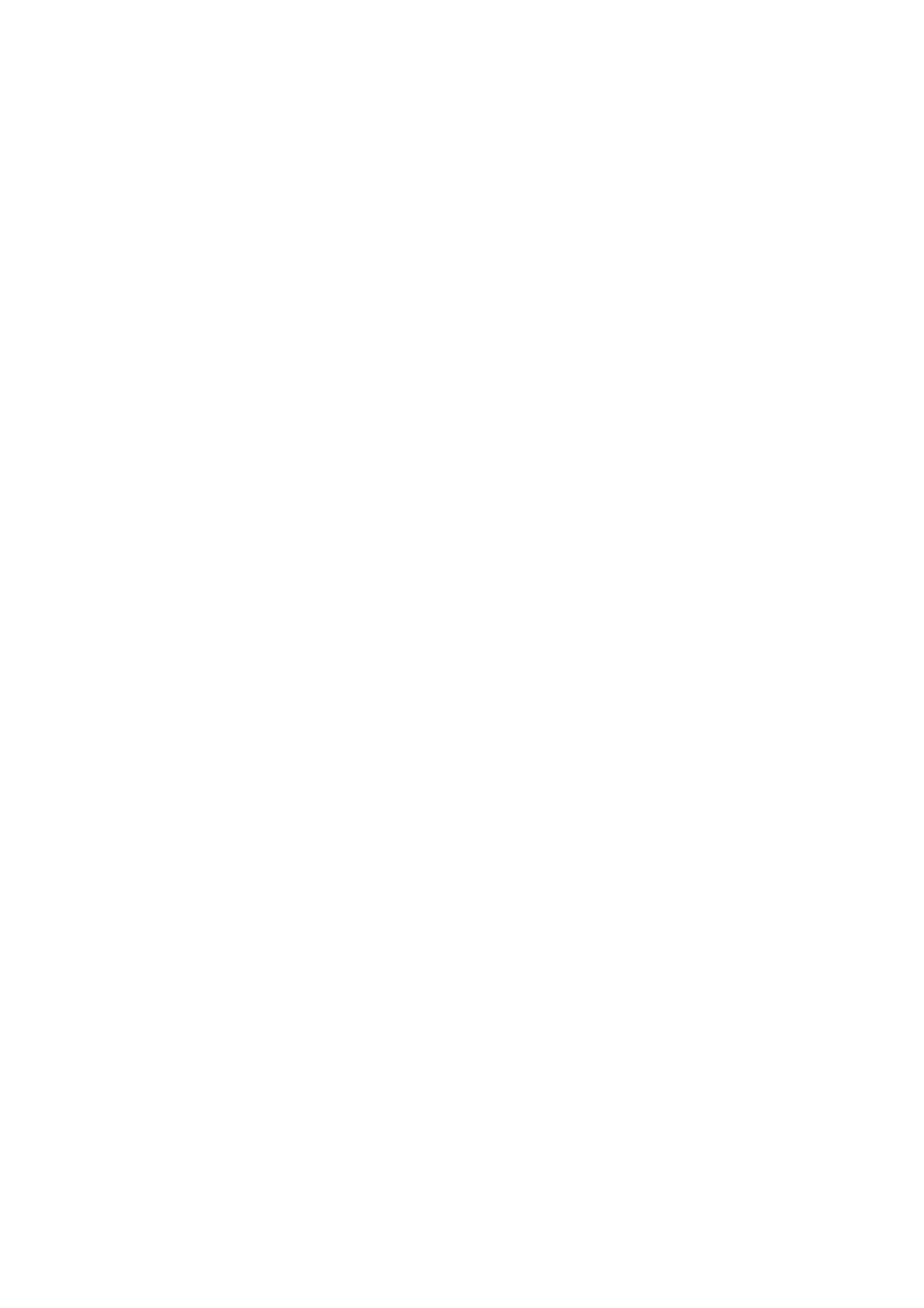*I certify that this PUBLIC BILL, which originated in the LEGISLATIVE ASSEMBLY, has finally passed the LEGISLATIVE COUNCIL and the LEGISLATIVE ASSEMBLY of NEW SOUTH WALES.*

> *Clerk of the Legislative Assembly. Legislative Assembly, Sydney, , 2005*



New South Wales

## **Standard Time Amendment (Daylight Saving) Bill 2005**

Act No , 2005

An Act to amend the *Standard Time Act 1987* to enable the daylight saving period to be prescribed by regulation and to extend this period by one week in the year 2006; and for other purposes.

*I have examined this Bill, and find it to correspond in all respects with the Bill as finally passed by both Houses.*

*Chairman of Committees of the Legislative Assembly.*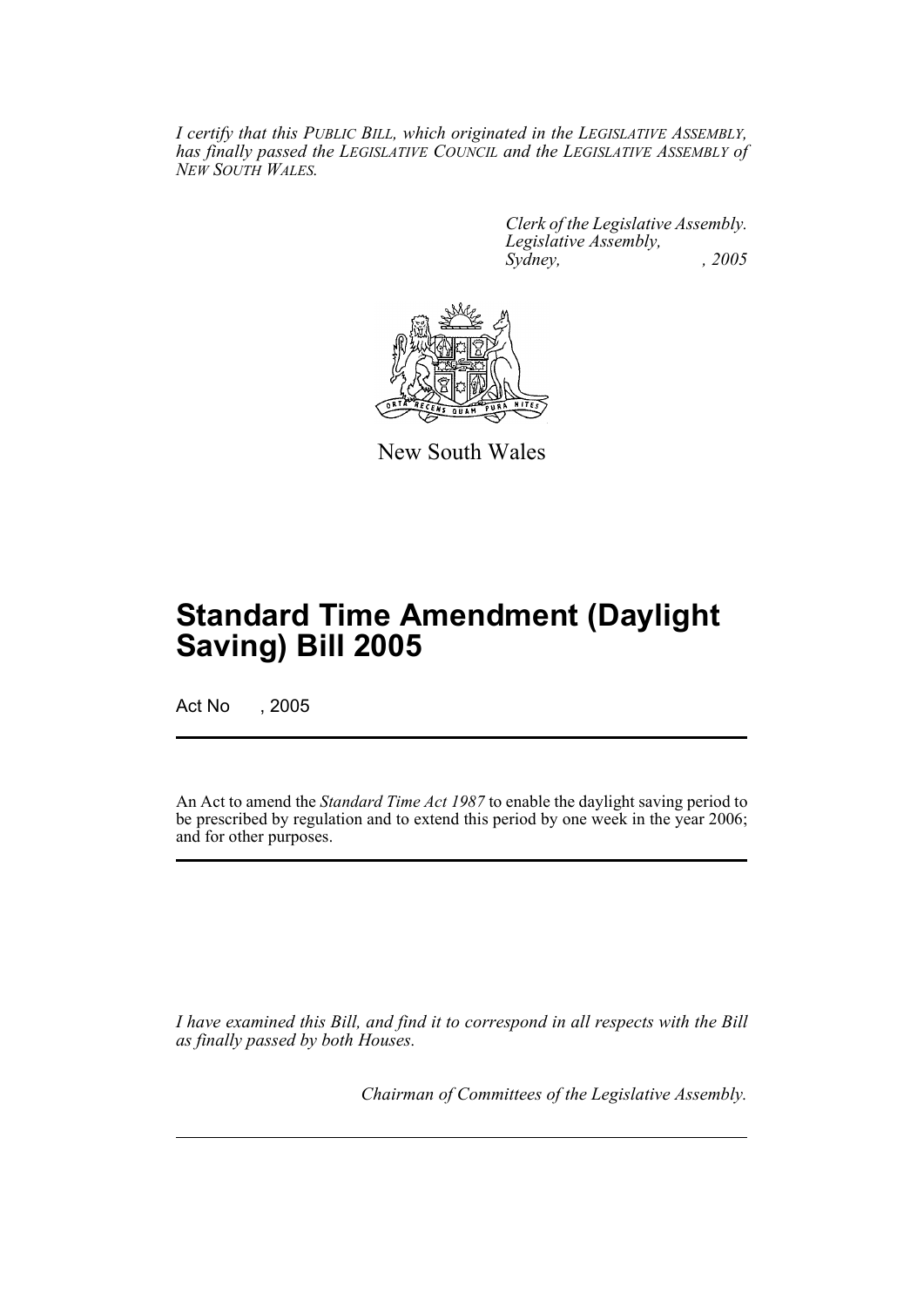### <span id="page-3-0"></span>**The Legislature of New South Wales enacts:**

### **1 Name of Act**

This Act is the *Standard Time Amendment (Daylight Saving) Act 2005*.

## <span id="page-3-1"></span>**2 Commencement**

This Act commences on the date of assent to this Act.

## <span id="page-3-2"></span>**3 Amendment of Standard Time Act 1987 No 149**

The *Standard Time Act 1987* is amended as set out in Schedule 1.